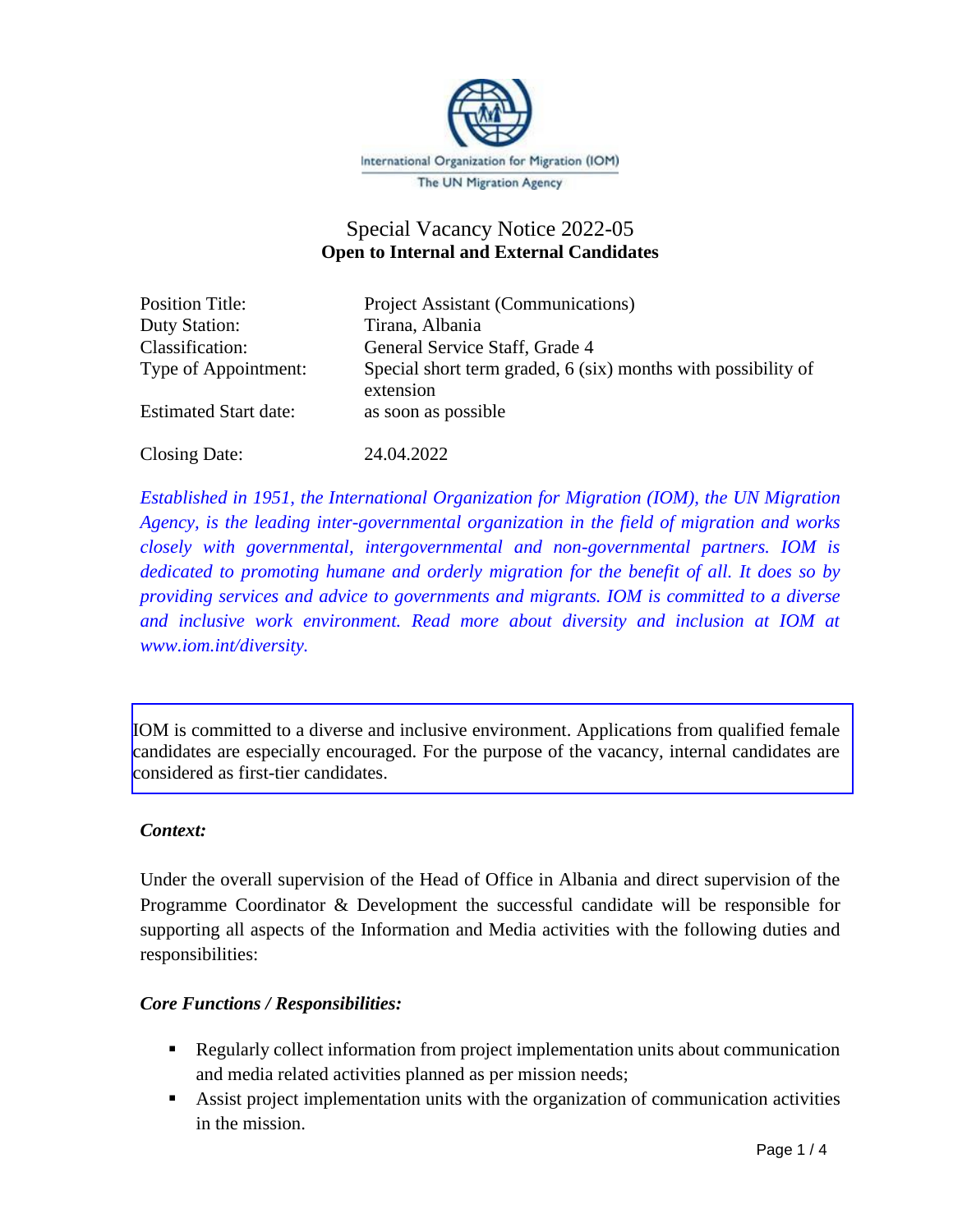- Support in designing the content, format and agenda of outreach and visibility events in accordance with the project documents and thematic area and assist in the planning;
- Assist in the development of social media campaigns and make recommendations for their implementation;
- **•** Provide inputs on communication and visibility activities to donor reports and other hoc reports and information prepared in the mission, on a regular basis as well as upon request;
- Assist in regularly updating mission documents, such as the reports, information sheets, brochures, PowerPoint presentations, and other written reports and materials on the programme activities;
- Regularly monitor the media, including social media such as Facebook, Twitter, Instagram, LinkedIn, You Tube as well as interactions with followers of social media outlets and participate in dialogue around relevant topics and events;
- Compile materials for upload on the IOM Albania website and IOM Albania social media channels;
- Verify that there is appropriate gender awareness as well as migrants' rights awareness in all IOM communications in relation to the programme;
- **•** Proactively bring to the attention of supervisor's communications-related backlogs or other issues.
- Undertake duty travel as needed to participate in meetings or training.
- Maintain the confidentiality and integrity by implementing control procedures in line with IOM standards of conduct and data protection rules.
- **•** Perform such other duties as may be assigned.

# *Required Qualifications and Experience*

# **Education**

■ Bachelor's degree in Communications, Information Management or related field with two years of relevant professional experience.

# **Experience and skills**

- **•** Demonstrated proficiency with Microsoft Office applications, including Excel, PowerPoint, Good knowledge of information technology and proficiency in Microsoft Office applications especially Excel, Word, PowerPoint and Publisher;
- Proficient in website development and management, digital and social media across various platforms, specifically in Facebook, Twitter, Instagram, LinkedIn and other emerging platforms;
- **•** Proven expertise in digital/social media marketing;
- Excellent communication skills in both written and oral forms;
- Ability to adapt to the style, tonality of the brand "voice" to the appropriate sites;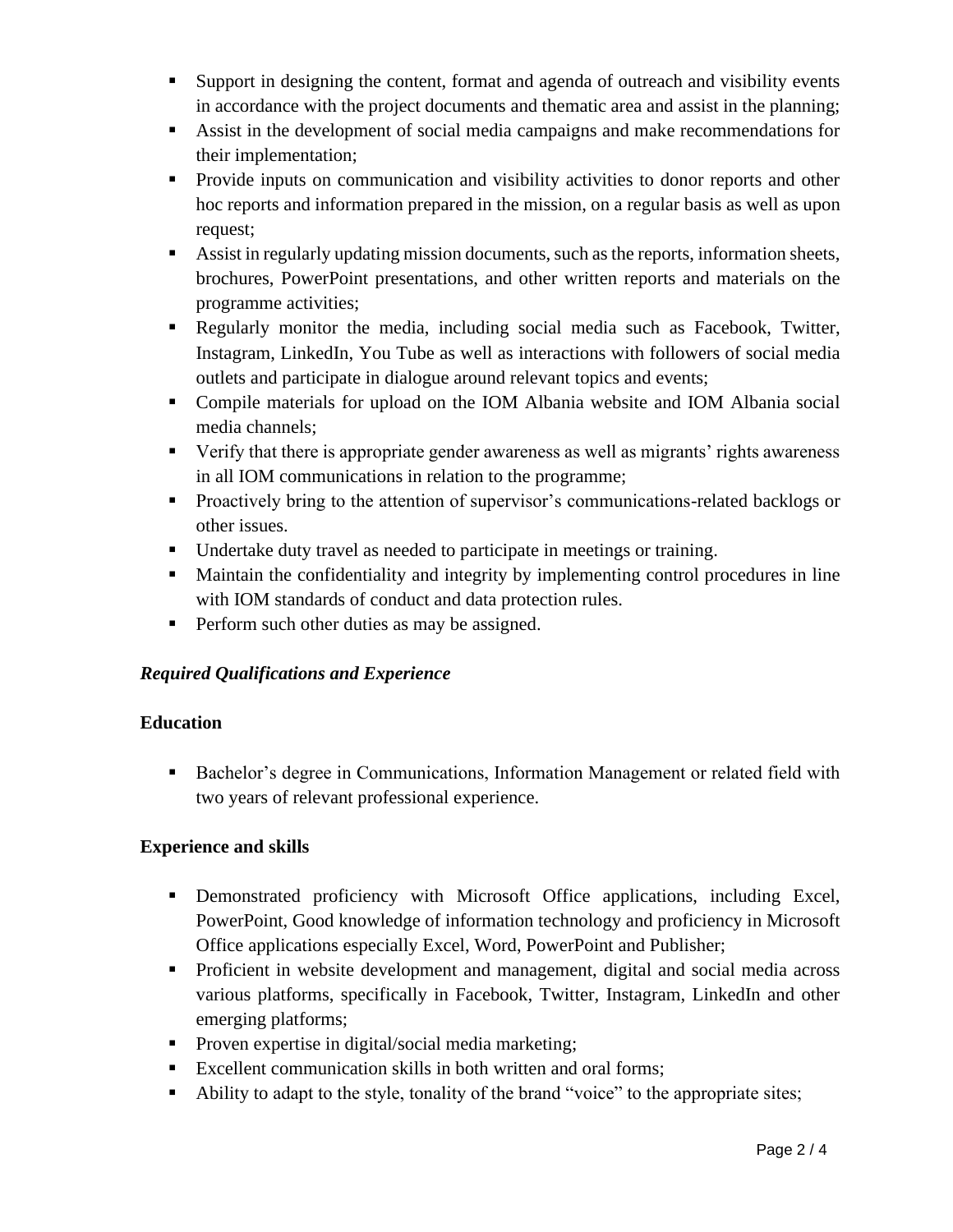- Proven experience in building and sustaining strong relationships with media and partners;
- Excellent customer service and interpersonal skills to deal effectively with various stakeholders;
- **•** Previous work experience in international organizations and service industry companies would be an advantage;
- Prior experience with tools and strategies for data collection and analysis, and production of reports preferred;
- Experience working in a multi-cultural setting.
- **Example 1** Strong interpersonal  $\&$  intercultural skills with an attention to detail.

#### *Languages*

Fluency in English and Albanian is required (oral and written).

#### *Required Competencies*

The incumbent is expected to demonstrate the following values and competencies:

**Values -** all IOM staff members must abide by and demonstrate these three values:

- Inclusion and respect for diversity: respects and promotes individual and cultural differences; encourages diversity and inclusion wherever possible.
- Integrity and transparency: maintains high ethical standards and acts in a manner consistent with organizational principles/rules and standards of conduct.
- Professionalism: demonstrates ability to work in a composed, competent and committed manner and exercises careful judgment in meeting day-to-day challenges.

#### **Core Competencies** – behavioural indicators *level 1*

- Teamwork: develops and promotes effective collaboration within and across units to achieve shared goals and optimize results.
- Delivering results: produces and delivers quality results in a service-oriented and timely manner; is action oriented and committed to achieving agreed outcomes.
- Managing and sharing knowledge: continuously seeks to learn, share knowledge and innovate.
- Accountability: takes ownership for achieving the Organization's priorities and assumes responsibility for own action and delegated work.
- Communication: encourages and contributes to clear and open communication; explains complex matters in an informative, inspiring and motivational way.

*Other:*